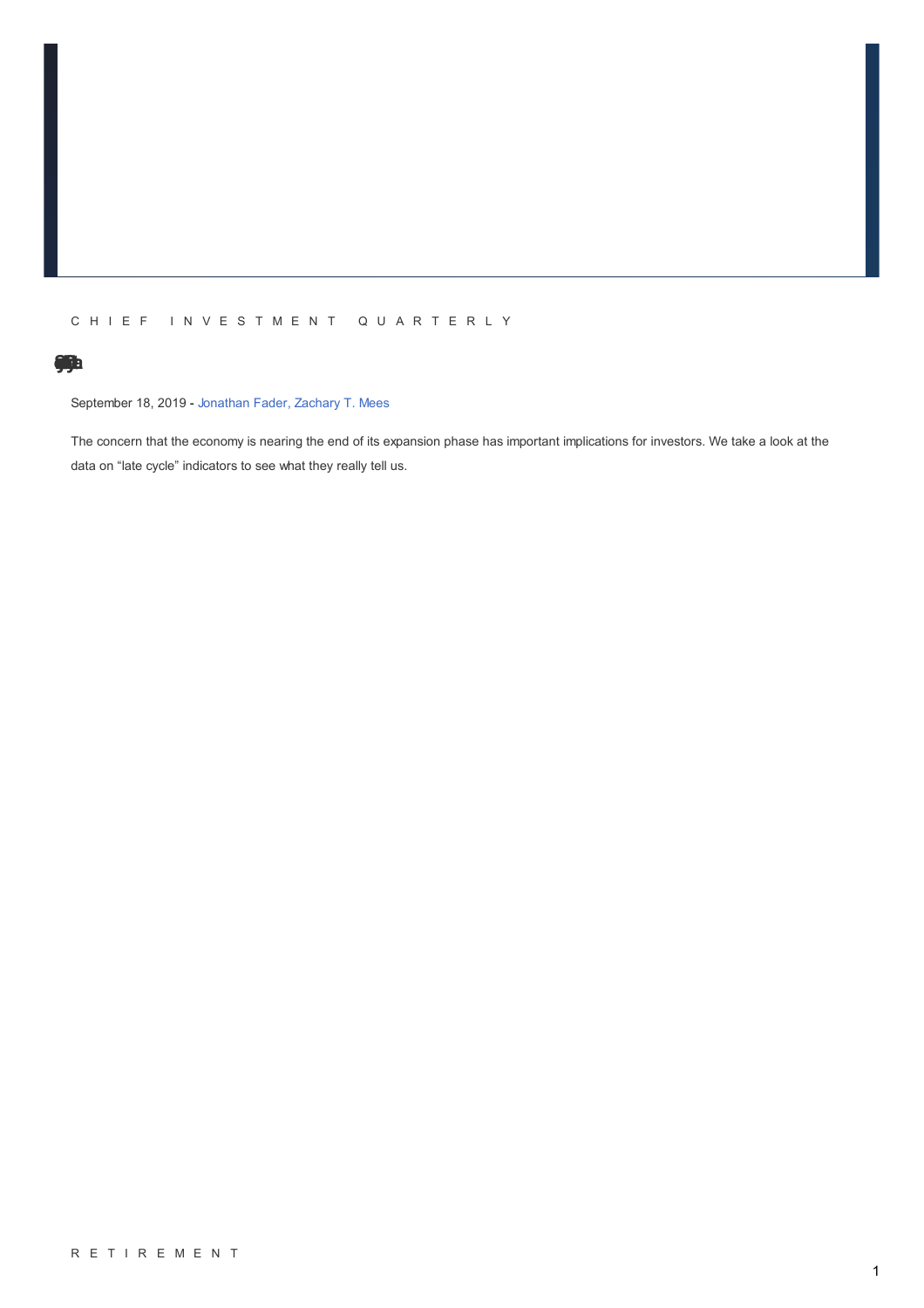September 11, 2019 - Michael A. Mendelson, Charles E.F. Millard, Zachary T. Mees

Public pension investment performance has been strong and more plan sponsors are making the contributions they calculate, but funded status has gotten worse. To resolve the funding paradox, we point out some less well known, but important causes of this problem.

ASSET ALLOCATION

## **lidges**

September 18, 2019 - Michael A. Mendelson, Charles E.F. Millard, Zachary T. Mees

Today's lower return targets for pension plans are actually harder to reach. Here's why.

ASSET ALLOCATION

### **Bitth**

June 7, 2019 - Michael A. Mendelson, Charles E.F. Millard, Zachary T. Mees

We challenge an assertion in Warren Buffett's latest annual letter and emphasize the need for diversification for pensions and endowments.

ASSET ALLOCATION

#### 斯頓

May 8, 2019 - Michael A. Mendelson, Zachary T. Mees

Investors may benefit from adding diversifiers to their portfolios, but diversifiers aren't hedges. Hedges serve a different purpose...unless they're from Texas.

R E T I R E M E N T

#### **NESK**

May 8, 2019 - Michael A. Mendelson, Charles E.F. Millard, Zachary T. Mees

The debate over annuities in Defined Contribution (DC) plans is so boring that it's a bipartisan issue. But, their impact on retiree consumption is actually pretty exciting.

GLOBAL MACRO

### R٦

May 8, 2019 - Jonathan Fader

Markets surged ahead in the first quarter largely in reaction to central bank policy that was more dovish than expected. However, markets